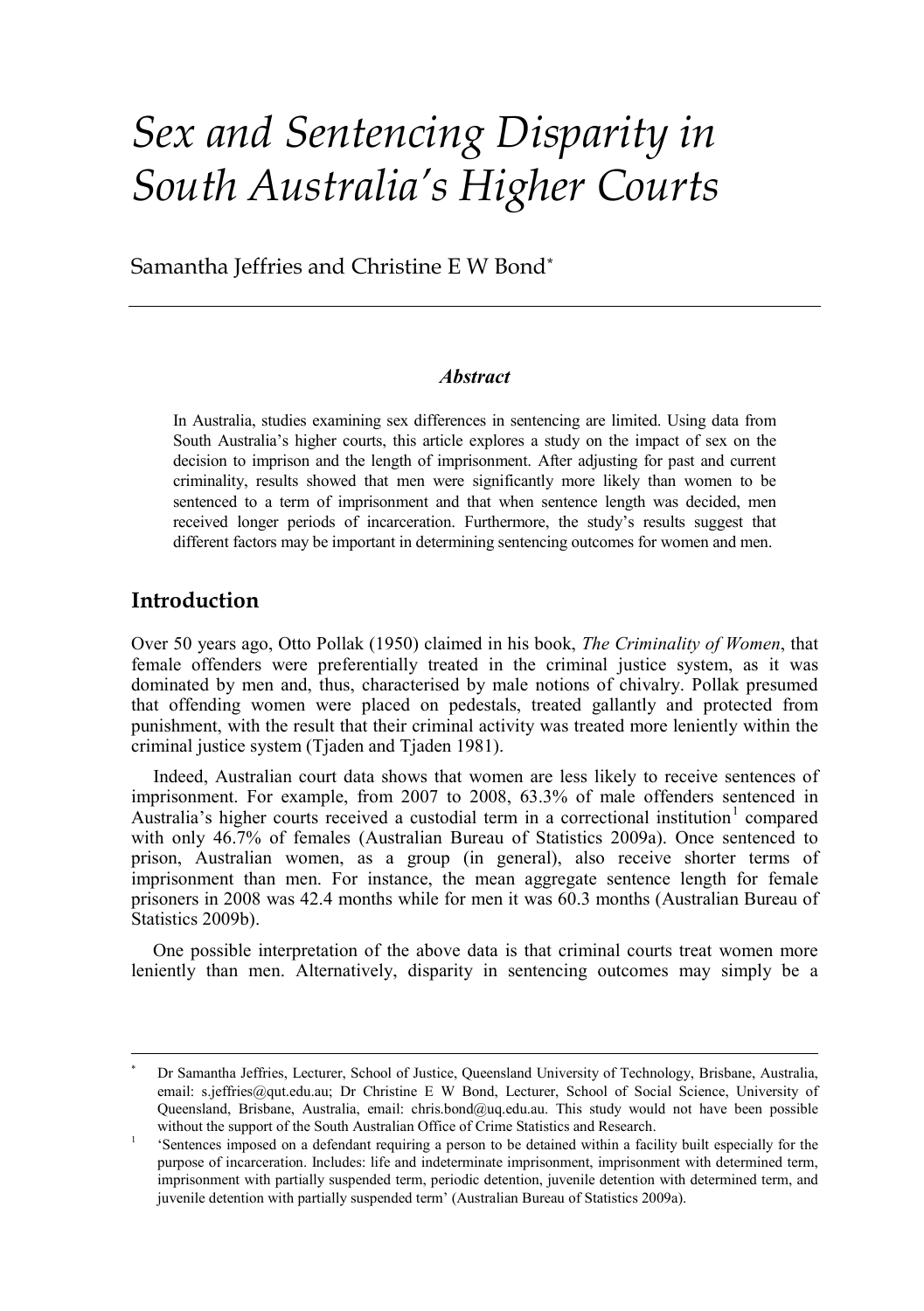response to sex differences in offending behaviours. Judges' sentencing decisions are known to be driven by a number of focal concerns, including offender blameworthiness, harm caused by the offence and community protection (ie risk posed by an offender to the community in the future) (Johnson 2003; Steffensmeier, Ulmer and Kramer 1998). The seriousness of an offender's crime and their past criminal behaviour are vital to judicial assessments of blameworthiness, harm and risk (Steffensmeier, Ulmer and Kramer 1998:766–7). Sentencing research indicates that there is a strong correlation between the seriousness of the offender's criminal history, the severity of the offender's crime(s) and sentencing outcomes**.** Offenders with more extensive and more serious forms of criminality tend to receive harsher sentences because they are perceived as more blameworthy, have caused more harm and pose a greater risk to the community in the future (Mitchell 2005; Spohn 2000).

Sex differences in criminality might, therefore, explain why men receive more severe punishments than women (Daly 1994; Steffensmeier, Kramer and Streifel 1993). Criminal justice data shows the nature and extent of women's law breaking is different from men's. Women generally offend less often than men do and their crimes tend to be less serious. For example, Australian police data shows that between 1996 and 2007, men were three to four times more likely than women to be identified as offenders: women's rates of offending during 2006–07 were 747 per 100,000 compared with a male rate of 2,699 (Australian Institute of Criminology 2009:53). Further, men are more likely than women to commit crimes of serious violence (ie homicide, sexual assault, robbery) (Australian Institute of Criminology 2009:55–6). Discriminating between the sex differences in past and current offending and preferential treatment has been, and remains, a key issue for research on sex and sentencing outcomes.

### **Previous research on sex differences in sentencing**

Outside of Australia, the question of sex differences in sentencing has been the subject of decades of extensive investigation, with the majority of studies being conducted in North America. In these studies, it is now standard to use multivariate analytic techniques like regression analysis to estimate the separate independent impact (*direct* effect) of sex on sentencing by *controlling* for other relevant sentencing variables (such as current and past criminality). The purpose here is to ascertain whether or not initial sex differences in sentencing can be attributed to differences in crime seriousness, prior criminal record, or other legally relevant factors. Sentencing researchers have also utilised multivariate analyses to establish whether or not sex *interacts* with other factors to influence the sentencing decision. In this case, the question is whether different sentencing determinates are weighted differently by sex.

In terms of *direct* effects, international sentencing studies generally show that women receive less serious sentencing outcomes than men (eg are less likely to be imprisoned) even when current and past criminality are held constant. In their extensive review of statistical sentencing studies worldwide, Daly and Bordt (1995) found that the majority of high quality analyses find sex differences that 'favoured' women over men. Differences between men and women with regard to sentence severity (eg imprisonment versus non-custodial sentence) were found to be in the range of 8–25%, with women's sentences being less severe than men's. Incarceration periods also varied, with men being sentenced on average about 12 months longer than women when appearing before the courts under supposedly similar circumstances.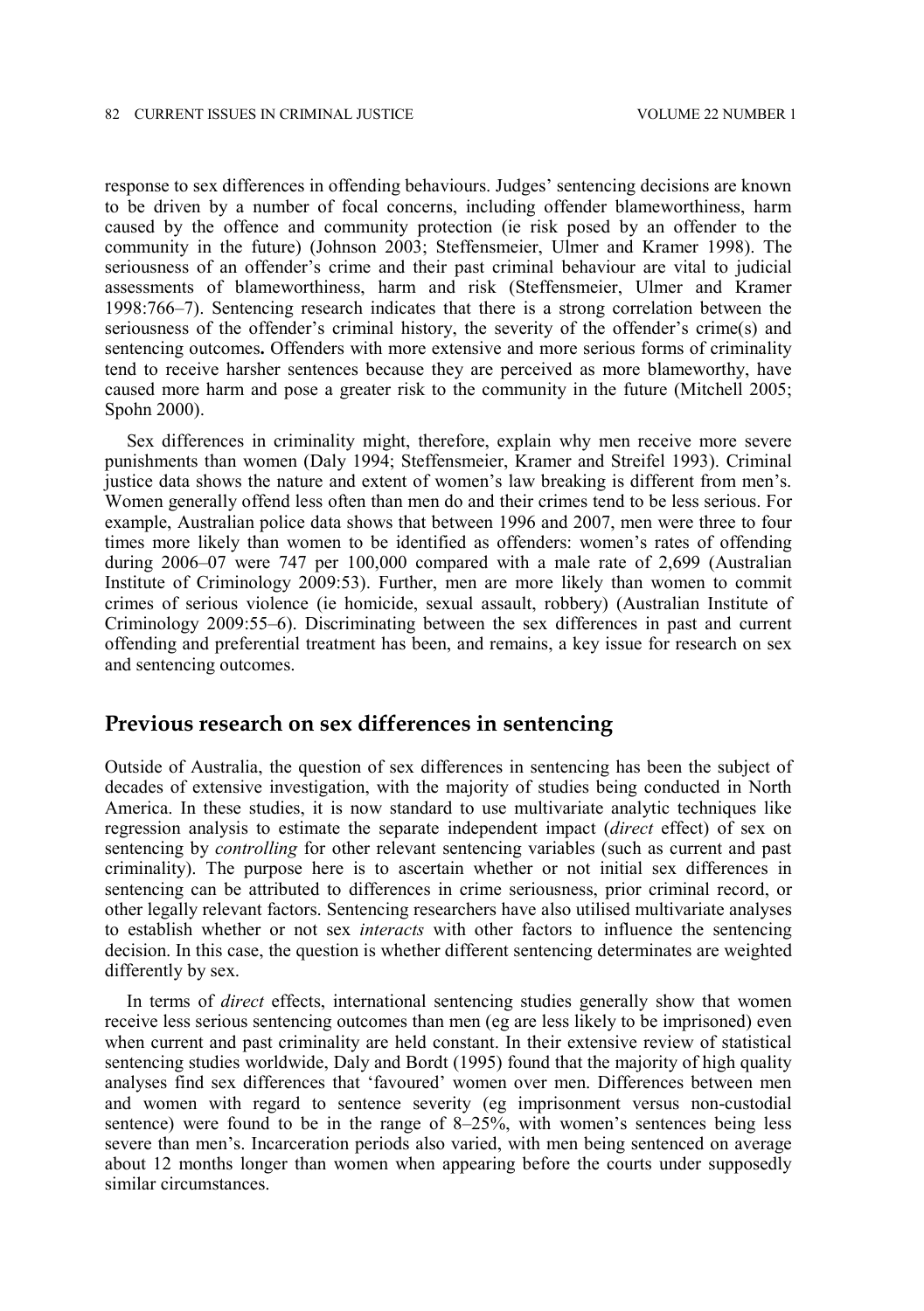International research also shows that different factors are sometimes considered when determining men's and women's sentencing outcomes. Sex is often found to *interact* with current and past criminality to the detriment of men. For example, Nagel (1981:112) found that offence severity and criminal history had no significant effect on the likelihood of incarceration for women, but men were adversely affected by these factors. For male offenders, the commission of a serious offence and/or the presence of prior convictions significantly increased the likelihood of an imprisonment sentence. In contrast, Steffensmeier, Kramer and Streifel (1993:432) found that the effects of these legal factors were essentially the same for both male and female offenders. More recently, Spohn and Beichner's (2000:170) analyses of sentencing showed that 'although legally relevant variables' — namely, current crime seriousness and measures of prior criminality — 'produce the predicted effects on incarceration regardless of sex, overall, these variables more consistently affect the likelihood of incarceration for men than for women'.

#### *Prior Australian and New Zealand research*

Compared with North America, little systematic research on the relationship between sex and sentencing has been conducted in Australasia. Between Australia and New Zealand, a search of past research produced only five published studies on sex and sentencing. Combined, these studies suggest that the sex of an offender may have a *direct* and *interactive* effect on sentencing outcomes.

#### **New Zealand**

In New Zealand, there have been two methodologically robust studies exploring the relationship between sex and sentencing (see Triggs 1999; the findings of the second study have been published in Jeffries 2002a, 2002b, 2004 and Jeffries, Fletcher and Newbold 2003). Results from both investigations mirror the general findings of North American research.

Triggs (1999) investigated the *direct* relationship between sex and sentencing. After controlling for a large number of legal variables (including current and past criminality), it was found that men were more likely than women to be imprisoned (Triggs 1999:123). Jeffries' (2002a, 2002b, 2004) study of sex differences in sentencing found further evidence that in comparison to men, women receive less serious sentencing outcomes. In this case, sex was found to have a *direct* impact on the length of imprisonment term. Despite sex differences in legal variables such as seriousness of criminal history and current crime seriousness, women's imprisonment terms were approximately 8.5 months shorter than men's (Jeffries 2002b:28; Jeffries, Fletcher and Newbold 2003). In addition to this *direct* sex effect, the decision-making process was also differentiated by sex (*interactive* effect). Legal variables were more likely to increase men's sentences compared to women's. For example, criminal history seriousness was found to aggravate men's sentencing outcomes more than women's (Jeffries 2004:290).

#### **Australia**

In Australia, published research examining the relationship between sex and sentencing in the adult courts is limited to three studies of the lower courts, conducted over a decade ago. In a comparison of the sentencing of male and female offenders in the Magistrates' Court of Victoria, Naylor (1991, 1993) found that, after controlling for offence seriousness and prior criminal record, women received lighter fines for certain types of offences. This was the only sex-based sentencing difference found. Similarly, in an earlier study, Douglas (1987) found that women in Victorian Magistrates' Court were fined less than men in some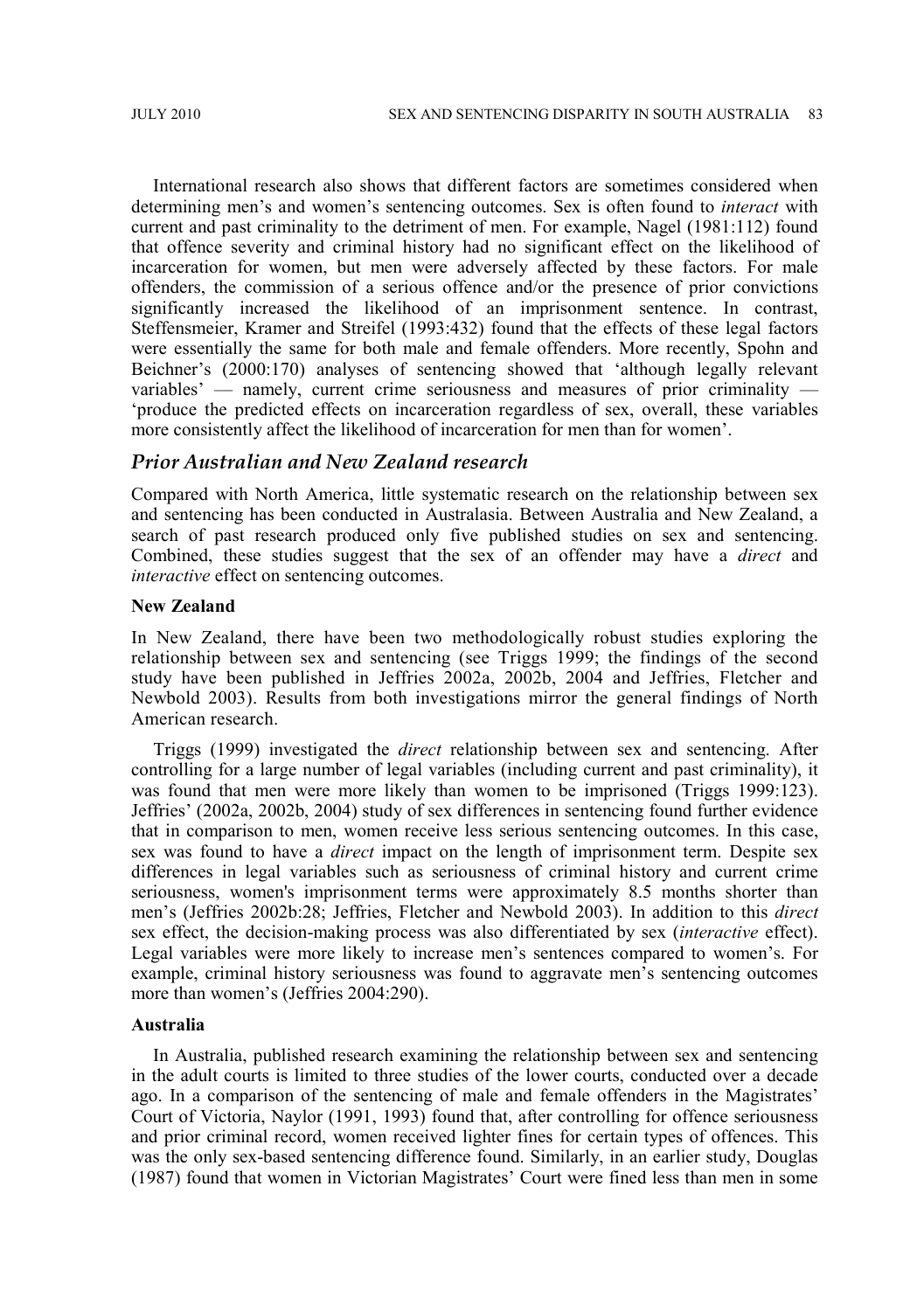instances, net of prior convictions, number of charges, type of offence and offence seriousness. Douglas (1987:354) suggests that this sex difference in fine amount may be indicative of 'assumptions about the relative capacity to pay of female defendants in general'. Although unable to be tested due to the low number of females in his study, Douglas (1987:355) did not rule out the possibility that 'female defendants may have been sentenced according to different criteria to those used to sentence males'. Finally, Lawrence and Homel's (1992:400) analyses of sentencing discrimination amongst a sample of drink drivers in two magistrates' courts also found that male drivers were treated more harshly than female drivers, receiving, on average, fines 9.7% higher, and disqualification periods 22.2% longer.

#### **The current study**

In summary, past research investigating the relationship between sex and sentencing suggests both direct and interactive effects. First, women are less likely to be imprisoned and, once sentenced to a prison term, receive shorter periods of incarceration (direct effect). Second, compared with women, variables measuring current and past offending behaviour appear more likely to aggravate the sentences of men (interactive effect).

Australian sentencing research is limited to three dated studies, exploring lower court outcomes where sentences of imprisonment are infrequent. The current study investigates the *direct* and *interactive* influence of sex on sentencing in the higher courts in one Australian jurisdiction. Using recent sentencing data (2002–06) from the higher courts (the District Court and the Supreme Court) of South Australia, three research questions are examined:

- 1. Are women, on average, less likely than men to receive a sentence of imprisonment for comparable offending behaviour and histories?
- 2. Do women receive, on average, shorter terms of imprisonment than men for comparable offending behaviours and histories?
- 3. Are offending behaviours and histories weighted differently by sex when deciding sentencing outcomes?

## **Method**

South Australian data from both the District Court and the Supreme Court was analysed. In this jurisdiction, more serious crimes (indictable offences) are sentenced by judges in the Supreme and District Courts. The court data was sourced from the database maintained by the Office of Crime Statistics and Research (OCSAR) with the Attorney-General's Department of the Government of South Australia, which tracks cases through the court system. Unlike some administrative databases, OCSAR's is particularly reliable in that there was little, if any, missing data and past experience with this database suggested few coding errors (see Jeffries and Bond 2009). However, this study is limited to the information that OCSAR has decided collect.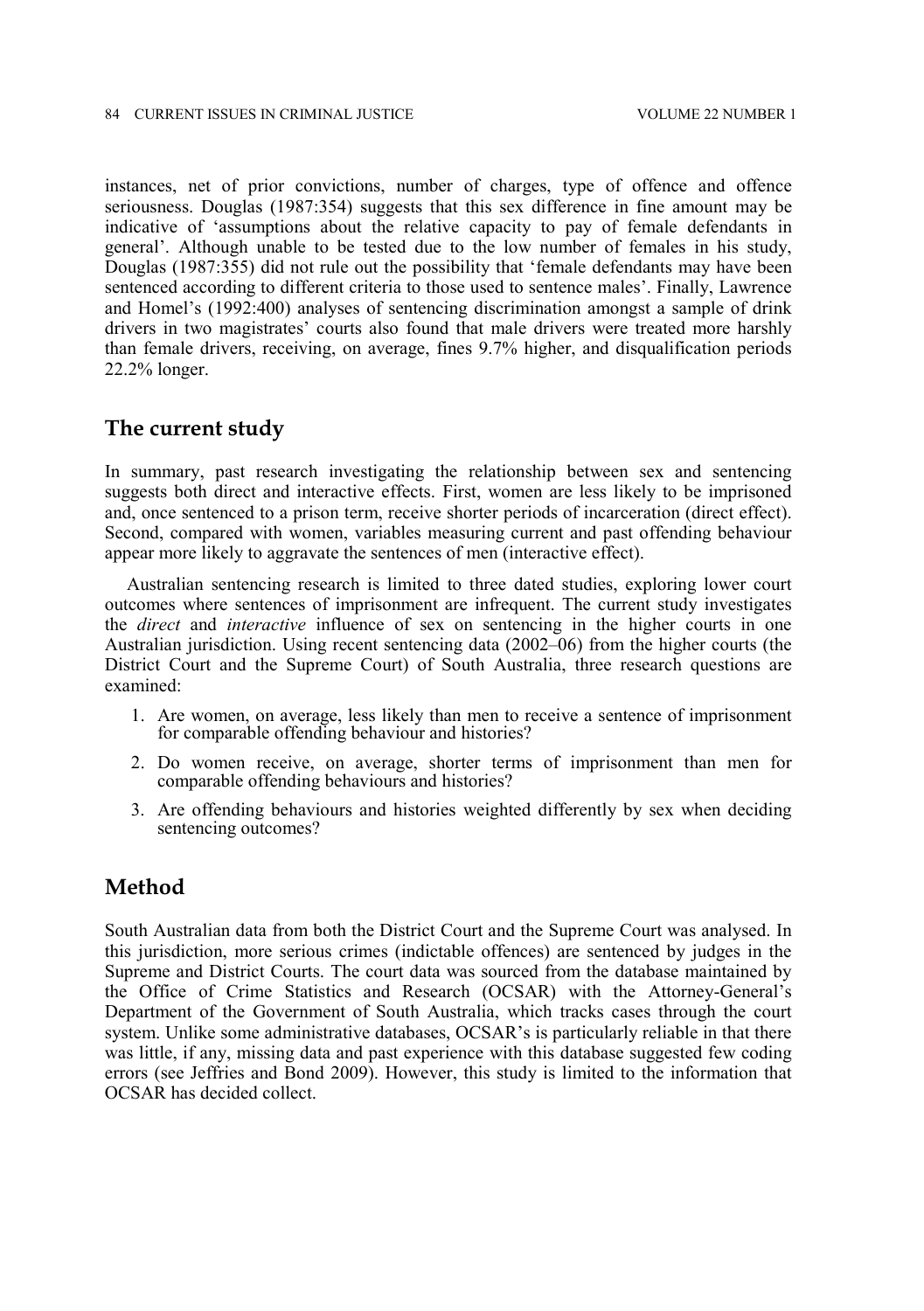In total, data was obtained for  $3,741$  offenders<sup>[2](#page-4-0)</sup> who were convicted in the higher courts during 2002–06. Of these, about 87.97% were male and 10.23% were identified as indigenous. The average age of offenders was 30.89 years at the time of sentencing. About 44.47% received a sentence of imprisonment, with an average length of 48.06 months. Fifty-four offenders convicted of offences with statutorily prescribed mandatory life sentences, and, consequently no discretion in outcome, were not included in our analysis.

Table 1 provides a description of the variables used in this study. There are two main groups of independent variables. In addition to an offender's sex, the first group contains offender characteristics, including indigenous status and age. Sentencing decisions are affected by judicial perceptions of an offender's ability to 'do time', but can also be influenced by criminal stereotyping (Johnson 2003; Steffensmeier, Ulmer and Kramer 1998). Age and indigenous status can be important in deciding whether a sentence of imprisonment may be unduly harsh. For example, younger people could be perceived as less able to cope with imprisonment and also more amenable to rehabilitation (Wu and Spohn in press). Australian research also suggests that judges may perceive incarceration to be especially stressful for indigenous people (Jeffries and Bond 2009). At the same time, and somewhat paradoxically, criminality (or the threat of criminality) is often associated with youthfulness and ethnic minority groups (Steffensmeier, Ulmer and Kramer 1998; White and Perrone 2005). This means that being younger and from an ethnic minority group could potentially increase the chances of imprisonment. This makes controls for both age and indigenous status especially important.

The second group of independent variables consists of case characteristics: seriousness of the principal offence, conviction counts, prior criminal history, and guilty plea. When making sentencing decisions, judges must impose punishment proportionate to the criminal harm caused, while also taking into consideration how culpable offenders are for their actions and any potential risks they pose to the community (Steffensmeier, Ulmer and Kramer 1998; White and Perrone 2005). As noted previously, current crime seriousness and criminal history are crucial to these considerations (Mitchell 2005; Spohn 2000).

In Australia, offence seriousness is codified in law using statutory offence classifications and prescribed sentencing penalties. This study used the National Offence Index (NOI) to measure the seriousness of an offender's principal offence. The NOI, developed by the Australian Bureau of Statistics, ranks the seriousness of all offence classifications in the Australian Standard Offence Classification System — a numerical codification and systematic ordering of offences defined, either implicitly in the common law or explicitly in Australian legal codes (Australian Bureau of Statistics 1997). The NOI ranking ranges from 1 to 155, with 1 being the most serious and 155 being the least serious. To assist in the interpretation of the findings, this was reverse-coded, so that higher scores indicate more serious offences. The number of conviction counts was included as an additional measure of current crime seriousness. Prior criminal history was measured by an additive standardised index that combined: the number of prior criminal convictions; the number of prior convictions in the same offence category as the current convicted offence; and number of prior imprisonment terms (Cronbach's alpha=0.87). Finally, pleading guilty may not only be

<span id="page-4-0"></span><sup>&</sup>lt;sup>2</sup> This study examines the sentencing outcomes for cases, rather than individual offenders, because the administrative data does not contain a unique identifier for individual offenders, and is not structured in such a way to allow for the unique identification of individual offenders. It was only possible to distinguish between events involving the same offender that occurred on the same day. Thus, some individuals may appear more than once in the sample. However, the use of cases as the unit of analysis is common in sentencing disparities research. Although these are samples of cases, the term 'offender' will be used for ease of reference.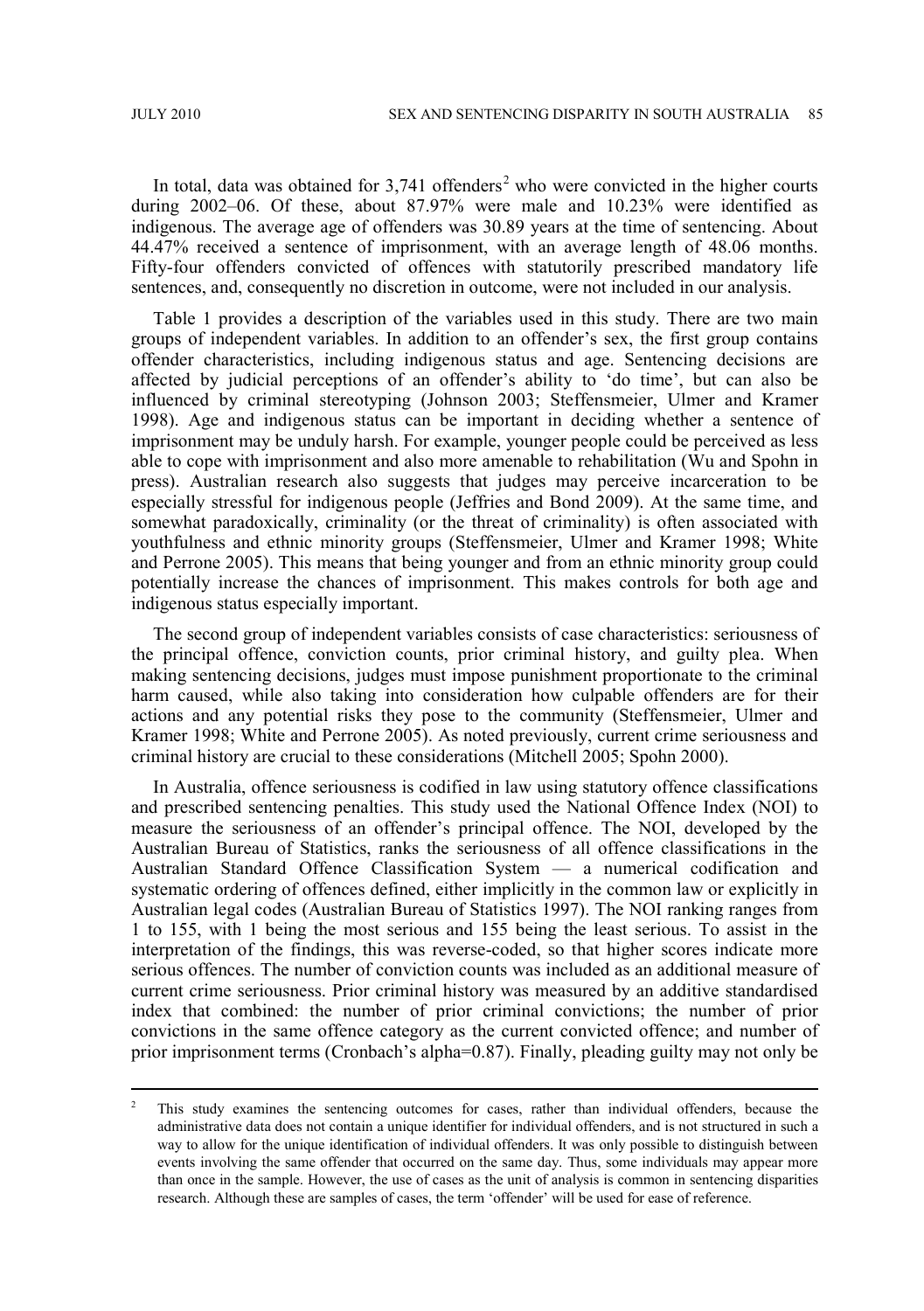perceived as a show of remorse by judges, but also be seen as saving the court time (Johnson 2003:454; Steffensmeier, Ulmer and Kramer 1998:767–8). A guilty plea was measured as a dummy variable, with '1' indicating that a guilty plea was entered.

| <b>Variables</b>                    | Description                                                                                                                                                                                                                                                                                     | <b>Summary</b><br>statistics <sup>a</sup> |  |
|-------------------------------------|-------------------------------------------------------------------------------------------------------------------------------------------------------------------------------------------------------------------------------------------------------------------------------------------------|-------------------------------------------|--|
| Independent variables               |                                                                                                                                                                                                                                                                                                 |                                           |  |
| <b>Sex</b>                          | 0=female, 1=male                                                                                                                                                                                                                                                                                | 0.88                                      |  |
| Indigenous status                   | $0$ =non-indigenous, $1$ =indigenous                                                                                                                                                                                                                                                            | 0.10                                      |  |
| Age                                 | In years                                                                                                                                                                                                                                                                                        | 30.89 (10.50)                             |  |
| Seriousness of principal offence    | Reverse-coded National<br>Offence<br>Index<br>(NOI), with higher scores indicating more<br>serious offences. Developed by the Australian<br>Bureau of Statistics, the NOI ranks all offence<br>classifications in Australian Standard Offence<br>Classification System in order of seriousness. | 111.81 (28.94)                            |  |
| Conviction counts                   | $0$ =no other convictions, 1=other convictions                                                                                                                                                                                                                                                  | 0.61                                      |  |
| Prior criminal history              | Sum of standardised z-scores for number of<br>prior criminal convictions, number of prior<br>criminal convictions in the same offence<br>category as the current offence, number of<br>prior imprisonment terms                                                                                 | 0.012(2.68)                               |  |
| Plead guilty                        | 0 = no plea/not guilty plea; $1 =$ guilty plea                                                                                                                                                                                                                                                  | 0.63                                      |  |
| Dependent variables                 |                                                                                                                                                                                                                                                                                                 |                                           |  |
| Imprisonment sentencing<br>decision | $0$ =not imprisoned, 1=imprisoned                                                                                                                                                                                                                                                               | 0.44                                      |  |
| Length of imprisonment term         | In months                                                                                                                                                                                                                                                                                       | 48.06 $(41.66)^{b}$                       |  |
| Total number of cases               |                                                                                                                                                                                                                                                                                                 | 3,741                                     |  |

**Table 1: Description of study variables (South Australia, 2002–06)**

Notes:

<sup>a</sup> Means (with standard deviations in brackets) are reported for continuous variables; proportions are reported for categorical variables.

 $h$  N=1,664. Median length of imprisonment is 35.90 months.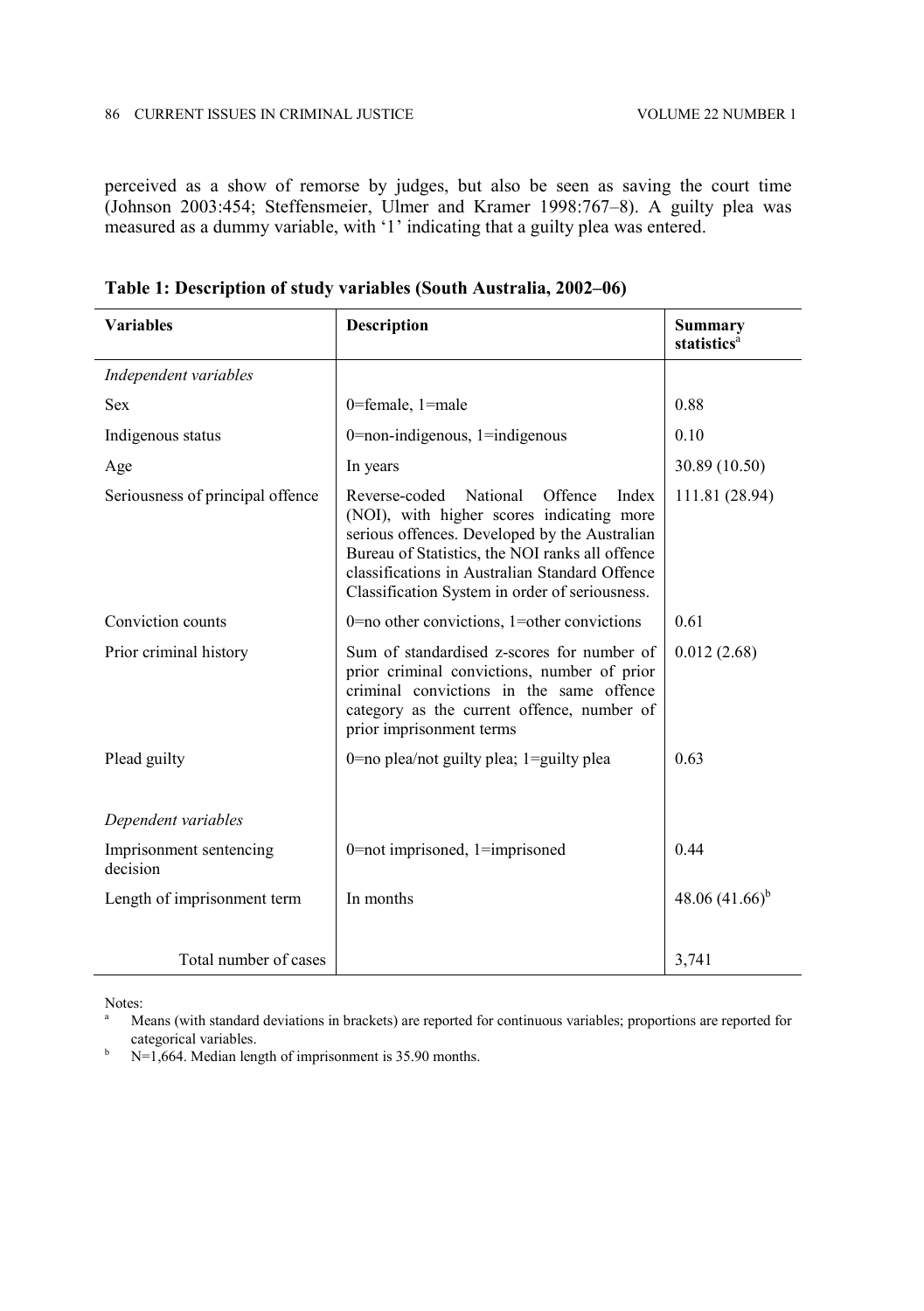Sentencing outcomes — namely, the initial decision to imprison (actual, not suspended) and length of imprisonment term — were investigated over a five-year period from 2002 to 2006. This study used a logistic model to estimate the independent impact of sex on the decision to imprison (dichotomous dependent variable), and a negative binomial model for length of imprisonment term (dependent variable). Length of imprisonment has a highly skewed distribution in this sample; a mean of about 48.06 (months) and a variance of 1735.87 indicated over-dispersion. A negative binomial model (treating months as a count) fitted the non-normality of the length of imprisonment variable, with the likelihood ratio test confirming the negative binomial rather than the Poisson distributional form. In addition, the negative binomial model produces more interpretable coefficients than the more traditional Ordinary Least Squares model on a logged dependent variable (see also Jeffries and Bond 2009). All models controlled for the effect of: indigenous status; age at sentencing; seriousness of principal offence; presence of multiple conviction counts; and prior criminal history.

Due to lack of available data and estimation problems, the models do not adjust for selection bias — selection bias refers to the effect of the accumulation of decisions for offenders as they progress through the criminal justice system. In other words, the offenders in this study are present due to other earlier decisions (eg to arrest, to charge etc) decisions based on factors that are highly likely to be correlated with the decision of interest (eg imprisonment) (Bushway, Johnson and Slocum 2007). Thus, this study's inferences are limited to the population of convicted offenders (decision to imprison) and imprisoned offenders (length of imprisonment decision). Conclusions cannot necessarily be drawn about sex differences at other stages of the processing of offenders through the criminal justice system, nor completely account for the impact of previous decisions.

### **Results**

This study explored the influence of sex of offenders on the sentencing outcomes, net of offender and case characteristics. Table 2 presents the descriptive statistics by sex for the variables used in the analyses. As appropriate, t-test and z-test statistics were calculated to examine any differences between means and proportions for male and female offenders.

Several statistically significant differences in the cases and characteristics of the female and male offenders are revealed in Table 2. More women were identified as indigenous than men (16.90% cf 9.44% of male offenders); fewer had been convicted of multiple counts (51.33% cf 62.72% of male offenders); and more women had entered a guilty plea (69.78% cf 62.29% of male offenders). The female offenders were less likely to receive a sentence of imprisonment than the male offenders (30.44% cf 46.37%, respectively), and once sentenced to imprisonment, received, on average, shorter terms of imprisonment (39.12 months cf 48.82 months, respectively). There were no statistically significant differences at conventional levels in the mean age at sentencing and mean offence seriousness between male and female offenders in this study.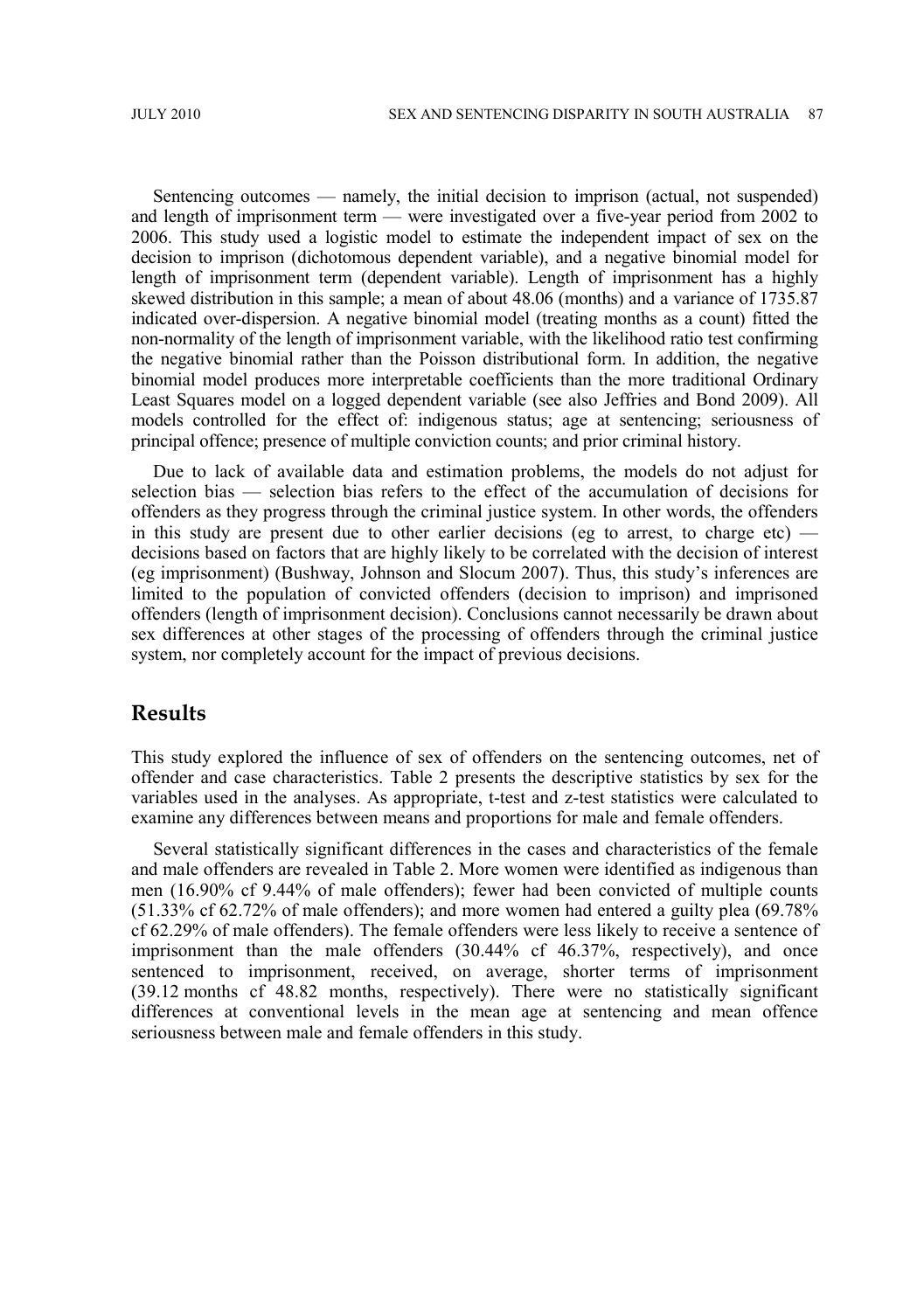|                        | <b>Female offenders</b>          |     | <b>Male offenders</b>            | Difference <sup>b</sup> |                       |  |
|------------------------|----------------------------------|-----|----------------------------------|-------------------------|-----------------------|--|
|                        | Mean/<br>proportion <sup>a</sup> | N   | Mean/<br>proportion <sup>a</sup> | N                       |                       |  |
| Indigenous status      | 0.16                             | 435 | 0.09                             | 3231                    | $0.07***$             |  |
| Age at sentencing      | 31.46                            | 450 | 30.82                            | 3289                    | 0.64                  |  |
| Offence seriousness    | 109.53                           | 450 | 112.11                           | 3291                    | $2.58^{\#}$           |  |
| Multiple counts        | 0.51                             | 450 | 0.63                             | 3291                    | $0.11^{\ast\ast\ast}$ |  |
| Prior criminal history | $-0.29$                          | 436 | 0.05                             | 3264                    | $0.35*$               |  |
| Plead guilty           | 0.70                             | 450 | 0.62                             | 3291                    | $0.07***$             |  |
|                        |                                  |     |                                  |                         |                       |  |
| Imprisoned             | 0.30                             | 450 | 0.46                             | 3291                    | $0.16***$             |  |
| Length of term         | 39.21                            | 137 | 48.82                            | 1526                    | $9.70***$             |  |

#### **Table 2: Offender and case characteristics by sex (South Australia, 2002–06)**

#p<0.10  $p$ sp <0.05  $p$ sp <0.01  $p$ ss  $p$ sp <0.001

Notes:

Means are reported for continuous variables; proportions are reported for categorical variables.

<sup>b</sup> T-scores (differences between means) and z-scores (differences between proportions) were calculated;  $H_0$ : the means/proportions for male and female offenders are the same;  $H_a$ : the means/proportions are not equal.

As length of term is skewed, a t-test for the difference between the means of male and female offenders on the logged form of the variable was also calculated. The results also suggest that there is a statistically significant difference between male and female offenders.

## *Direct effect of sex on sentencing outcomes*

To explore the direct influence of sex, controlling for other case and offender characteristics, this study used logistic regression for the decision to imprison, and negative binomial regression for the length of term.[3](#page-7-0) The estimated coefficients, standard errors and odd ratios for the decision to imprison model are summarised in Table 3. The odds ratio (OR) represents the change in the likelihood of receiving a sentence of imprisonment for a unit change in the independent variable. For instance, an odds ratio of 1.002 implies that a sentence of imprisonment is more likely as the age of an offender increases. Table 3 also reports the estimated coefficients, standard errors and incident rate ratios for the length of imprisonment model. Incident rate ratios (IRR) are interpreted as a multiplier of the count, so an IRR of 1.01 means each year increase in age, increases the number of months of imprisonment by 1.01.

<span id="page-7-0"></span><sup>&</sup>lt;sup>3</sup> As both these techniques rely on maximum likelihood estimation, standard fit statistics should not be interpreted independently. However, both models are a significantly better fit than the intercept only model (see chi-square statistics reported in Table 3).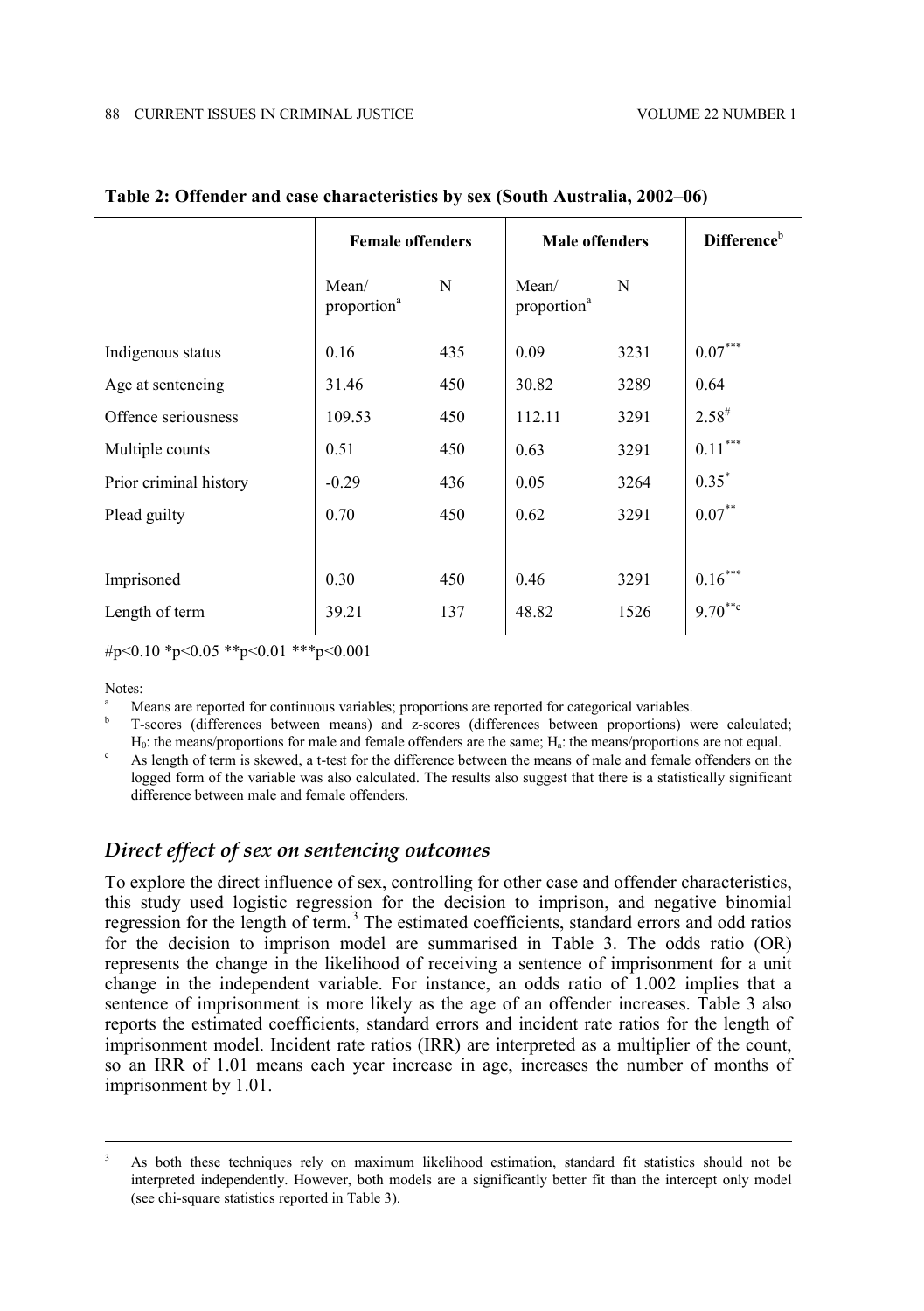|                            |             | Decision to Imprison <sup>b</sup> |           | Length of Term <sup>c</sup> |                    |       |  |
|----------------------------|-------------|-----------------------------------|-----------|-----------------------------|--------------------|-------|--|
|                            | $\mathbf b$ | s.e.                              | <b>OR</b> | $\mathbf b$                 | <b>IRR</b><br>s.e. |       |  |
| Male                       | $0.549^{*}$ | 0.122                             | 1.731     | 0.145                       | 0.065              | 1.156 |  |
| Indigenous status          | $0.233^{#}$ | 0.131                             | 1.262     | $0.094^{#}$                 | 0.054              | 1.098 |  |
| Age at sentencing          | 0.002       | 0.004                             | 1.002     | $0.009***$                  | 0.002              | 1.009 |  |
| Offence seriousness        | $0.014***$  | 0.001                             | 1.014     | $0.011^{\ast\ast\ast}$      | 0.001              | 1.011 |  |
| Multiple conviction counts | $0.903***$  | 0.078                             | 2.467     | $0.331^{\ast\ast\ast}$      | 0.040              | 1.392 |  |
| Criminal history           | $0.304***$  | 0.021                             | 1.355     | $-0.001$                    | 0.006              | 0.999 |  |
| Plead guilty               | $-0.705***$ | 0.076                             | 0.494     | $-0.106$ **                 | 0.035              | 0.900 |  |
| Intercept                  | $-2.453***$ | 0.235                             |           | $1.988***$                  | 0.123              |       |  |
| $\chi^2(d.f.)$             | 665.54(7)   |                                   |           | 311.81(7)                   |                    |       |  |
| Number of cases            | 3628        |                                   |           | 1645                        |                    |       |  |

#### **Table 3: Direct effects models of the decision to imprison and length of term (South Australia, 2002–06)<sup>a</sup>**

#p<0.10 \*p<0.05 \*\*p<0.01 \*\*\*p<0.001

Notes:

<sup>a</sup> Models were estimated with a series of dummy variables to adjust for the year of sentence. For the decision-toimprison model, there was only one significant estimate (at  $p<0.05$ ) found between 2002 (reference year) and the other years (2003, 2004, 2005, 2006): the year 2005. For the length-of-term model, there were no significant coefficients for year. In both models, the direction of estimated coefficients and patterns of significance for the independent variables of interest did not change. Models without adjusting for year of sentence are reported.

<sup>b</sup> Table reports logistic regression results for the decision to imprison.

Table reports negative binomial regression results for the length of term.

There are four findings that should be noted. First, sex has a statistically significant direct effect on the *decision to imprison* (see Table 3). After controlling for other offender and case characteristics, particularly past and current offending, offenders who are male are, on average, 1.73 times as likely to receive a sentence of imprisonment, compared to female offenders. Sex also had a statistically significant direct effect on the *length of imprisonment* (see Table 3). Second, although not a large effect, being male increased the number of months of imprisonment by 1.16. Thus, consistent with the findings of past research, men receive harsher sentencing outcomes than women in similar circumstances.

Third, the effect of indigenous status is not statistically significant at the conventional level of p<0.05 in either the decision to imprison or the length of imprisonment models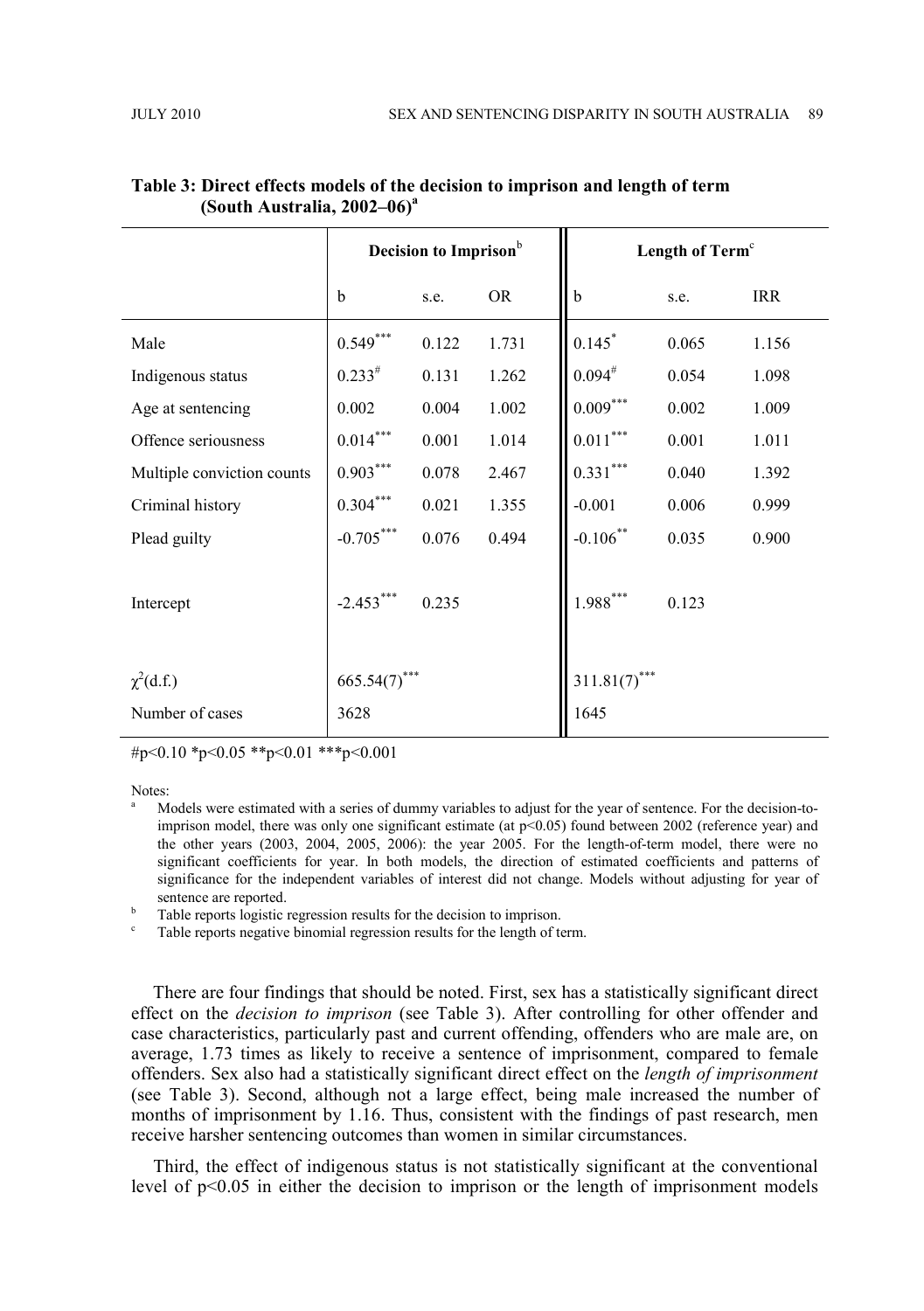(see Table 3). Nonetheless, offenders who are identified as indigenous are, on average, 1.26 times as likely to receive a sentence of imprisonment as non-indigenous offenders, independent of other variables in the model. Although this finding fails to reach significance, it may require some consideration, as it appears to be contrary to recent research in this jurisdiction, which found that indigenous status *reduced* the odds of imprisonment (see Jeffries and Bond 2009). The analysis reported here was on all offenders convicted in South Australia's higher courts during the period 2002–06. Jeffries and Bond's (2009) prior research was based on a smaller matched sample of offenders (*n*=296) sentenced over a one-year period (2005–06). This raises the possibility that the impact of indigenous status on sentencing in South Australia's higher courts may have been varying over time. Further, the current analyses does not contain information on other factors — such as experiences of victimisation, remand status and context of current offending — that were available for the smaller sample of offenders analysed by Jeffries and Bond (2009). Better controls for offence seriousness and criminal history were also possible in the earlier study. As these factors may be differentially distributed by indigenous status, indigenous status in this model could be capturing some of the effects of these other variables, resulting in a different direction of effect. Further, as indigenous offenders constitute around 10% of the total study sample, there may be insufficient power to detect moderate to small effect sizes.

Fourth, the influence of case characteristics largely conforms to the expectations of prior research. Current and past criminality increases the likelihood of a *decision to imprison*, net of other variables in the model. Offence seriousness  $(OR=1.01)$ ,<sup>[4](#page-9-0)</sup> the presence of multiple conviction counts (OR=2.47), and prior criminal history (OR=1.36) have statistically significant direct effects on the decision to imprison. Further, a guilty plea reduces the risk of imprisonment: those who entered a guilty plea were, on average, 0.49 times as likely to receive a sentence of imprisonment, after adjusting for other case and offender characteristics.

Similarly, current and past criminality increases the *length of imprisonment*, after controlling for other variables in the model. The presence of multiple conviction counts had the strongest effect on the length of imprisonment (IRR=1.39). The entry of a guilty plea reduced the length of imprisonment (IRR=0.90), consistent with a perception that signs of remorse mitigate the sentencing decision. However, prior criminal history did not have a statistically significant effect on the length of imprisonment term, suggesting that, at this later sentencing stage, judges may be thinking in terms of proportionality to current offence, rather than risk to the community.

#### *Differential effects by sex on sentencing outcomes*

This analysis shows that sex has a sizeable significant direct effect on the decision to imprison, and a small significant direct effect on length of imprisonment term. The further question is whether the effects of other factors, like past and current criminality, are differentially weighted by sex. Thus, the model for the *decision to imprison* was reestimated separately for male and female offenders. Due to sample size issues (137 female offenders), the model was not re-estimated by sex for length of imprisonment.

To test whether the estimated coefficients for the male model of the *decision to imprison* were significantly different from those estimated in the female model, this study first estimated the original model with interaction terms for: sex and indigenous status; sex and

<span id="page-9-0"></span><sup>&</sup>lt;sup>4</sup> Remember that offence seriousness is measured on a scale ranging from 1 to 155.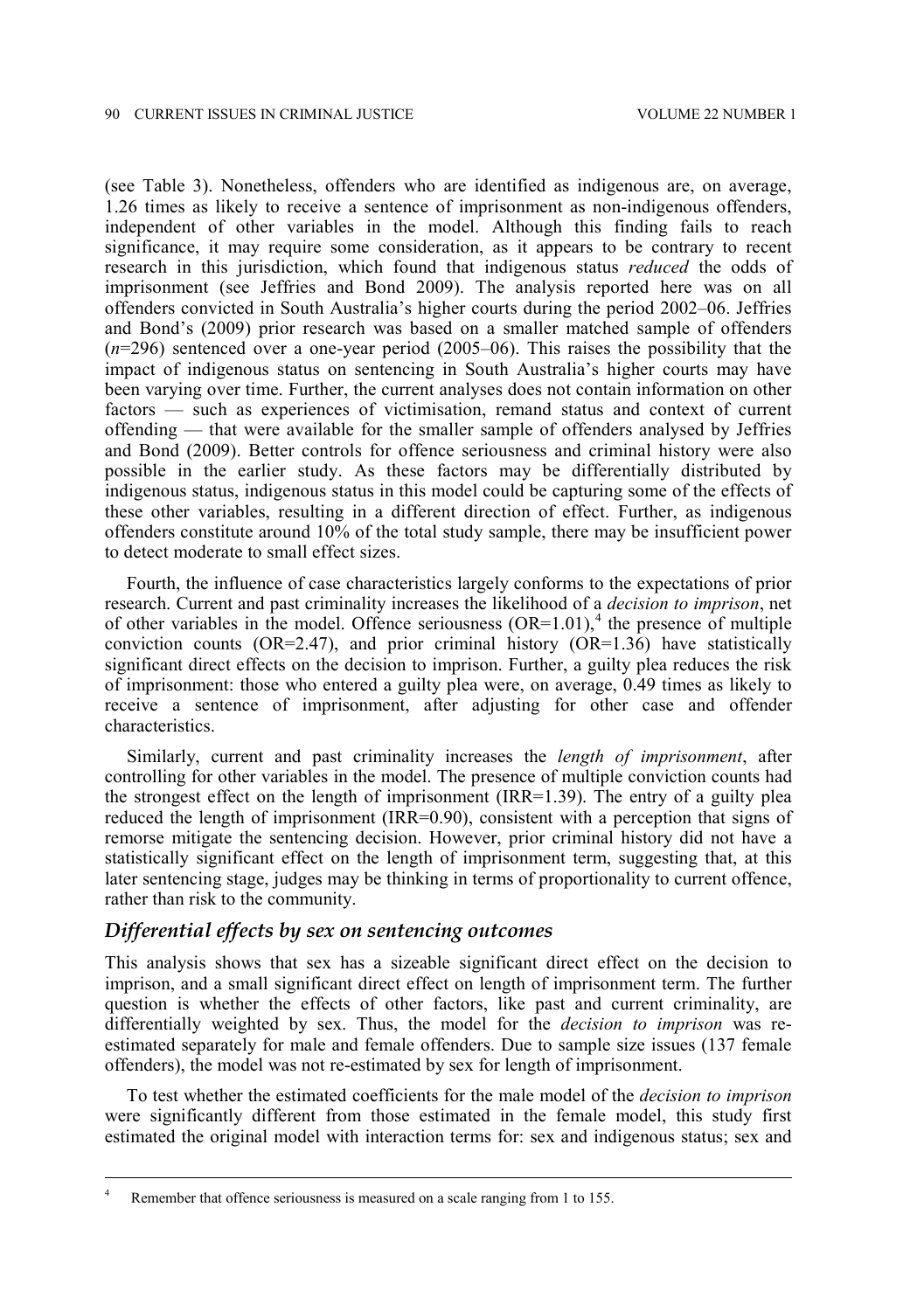age; sex and offence seriousness; sex and multiple conviction counts; sex and prior criminal history; and sex and plea of guilt. The addition of interaction terms to the direct effects model significantly improved the fit of the model  $(\Delta \chi^2 = 23.17; d.f = 6; p < 0.001)$ .

The results of these analyses are presented in Table 4, and in two forms to assist in interpretation. The first panel in Table 4 shows the results for the full interaction model, showing both direct and interactive effects separately. The odds ratios for the interaction terms show the effect on the sentencing outcome for a female offender, *over and above* the effect for a male offender (holding constant all other factors in the model). The second panel presents the results for the separate models for male and female offenders. The odds ratios in these models provide the 'full' impact (or combined direct and interaction effects) of sex on the sentencing outcome.

Compared to the direct effects model of the *decision to imprison*, the direction of the estimated effects of the variables does not change in the models for male and female offenders (see Table 4). On average, past and current criminality increases the likelihood of imprisonment in both the male and female models; the presence of a guilty plea reduced the likelihood of imprisonment in both models. However, the strength of the effect differs by sex. For instance, controlling for the other variables in the model, criminal history was given greater weight in the decision to imprison for male offenders (OR=1.39, see male only model, Table 4) compared with female offenders  $(OR=1.14,$  see female only model, Table 4). In contrast, the presence of multiple conviction counts is weighted more strongly for female offenders (OR=4.18, see female only model, Table 4) than male offenders (OR=2.34, see male only model, Table 4). Similarly, although not a statistically significant difference between the male and female models, male offenders who plead guilty are 0.48 times as likely to receive a sentence of imprisonment (see male only model, Table 4); female offenders who plead guilty are 0.613 times as likely to receive a sentence of imprisonment (see female only model, Table 4).

These results suggest that sentencing judges may perceive past and current criminality differently for male and female offenders.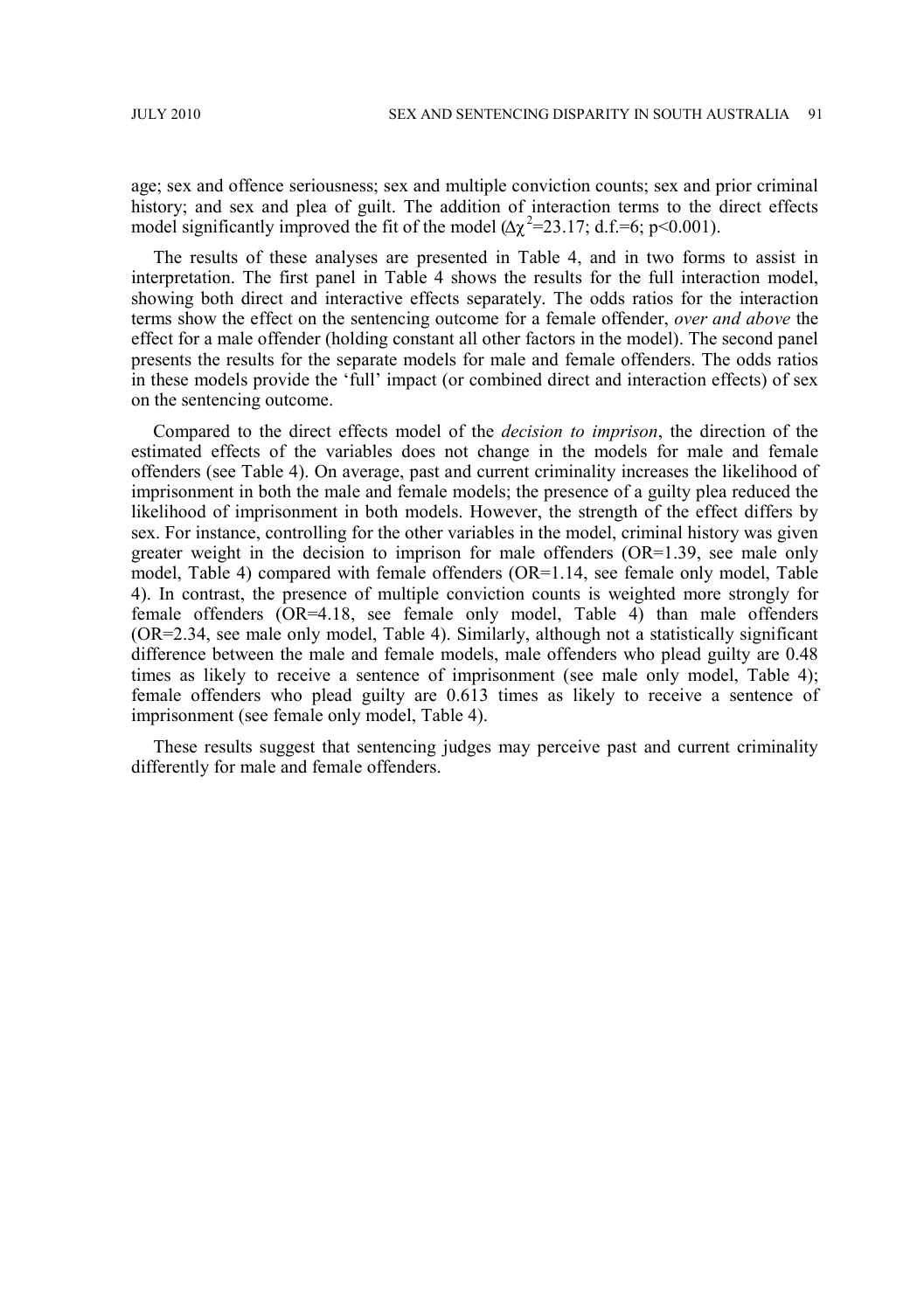|                            | All offenders <sup>a</sup> |       |                | <b>Female offenders</b> |       |                 | <b>Male offenders</b> |       |           |
|----------------------------|----------------------------|-------|----------------|-------------------------|-------|-----------------|-----------------------|-------|-----------|
|                            | $\mathbf b$                | s.e.  | <b>OR</b>      | b                       | s.e.  | <b>OR</b>       | b                     | s.e.  | <b>OR</b> |
| Male                       | $-0.427$                   | 0.659 | 0.653          |                         |       |                 |                       |       |           |
| Indigenous status          | $0.596^{#}$                | 0.314 | 1.826          | $0.596^{#}$             | 0.314 | 1.816           | 0.153                 | 0.144 | 1.165     |
| Age at sentencing          | $-0.013$                   | 0.012 | 0.987          | $-0.013$                | 0.012 | 0.987           | 0.004                 | 0.004 | 1.004     |
| Offence seriousness        | 0.005                      | 0.004 | 1.005          | 0.005                   | 0.004 | 1.005           | $0.015***$            | 0.002 | 1.015     |
| Multiple conviction counts | $1.431***$                 | 0.244 | 4.181          | $1.431***$              | 0.244 | 4.181           | $0.848***$            | 0.082 | 2.335     |
| Criminal history           | $0.135***$                 | 0.049 | 1.144          | $0.135***$              | 0.049 | 1.144           | $0.331***$            | 0.023 | 1.392     |
| Plead guilty               | $-0.490*$                  | 0.248 | 0.613          | $-0.490*$               | 0.248 | 0.613           | $-0.742***$           | 0.080 | 0.476     |
|                            |                            |       |                |                         |       |                 |                       |       |           |
| Sex*Indigenous status      | $-0.444$                   | 0.345 | 0.642          |                         |       |                 |                       |       |           |
| Sex*Age                    | 0.017                      | 0.013 | 1.017          |                         |       |                 |                       |       |           |
| Sex*Offence seriousness    | $0.010*$                   | 0.005 | 1.010          |                         |       |                 |                       |       |           |
| Sex*Multiple counts        | $-0.582$ <sup>*</sup>      | 0.257 | 0.559          |                         |       |                 |                       |       |           |
| Sex*Criminal history       | $0.196***$                 | 0.054 | 1.217          |                         |       |                 |                       |       |           |
| Sex*Guilty plea            | $-0.252$                   | 0.261 | 0.778          |                         |       |                 |                       |       |           |
|                            |                            |       |                |                         |       |                 |                       |       |           |
| Intercept                  | $-1.559*$                  | 0.622 |                | $-1.559*$               | 0.622 |                 | $-1.986***$           | 0.218 |           |
| $\chi^2(d.f.)$             | $688.71(13)$ ***           |       | $64.70(6)$ *** |                         |       | $582.91(6)$ *** |                       |       |           |
| Number of cases            |                            | 3628  |                | 423                     |       |                 | 3205                  |       |           |

**Table 4: Interactive effects models (logistic results) of the decision to imprison (South Australia, 2002–06)**

#p<0.10 \*p<0.05 \*\*p<0.01 \*\*\*p<0.001

Note: a Adding the interaction terms to the direct effects model (presented in Table 3) improved the fit of the model ( $\Delta \chi^2 = 23.17$ ; d.f.=6; p<0.001).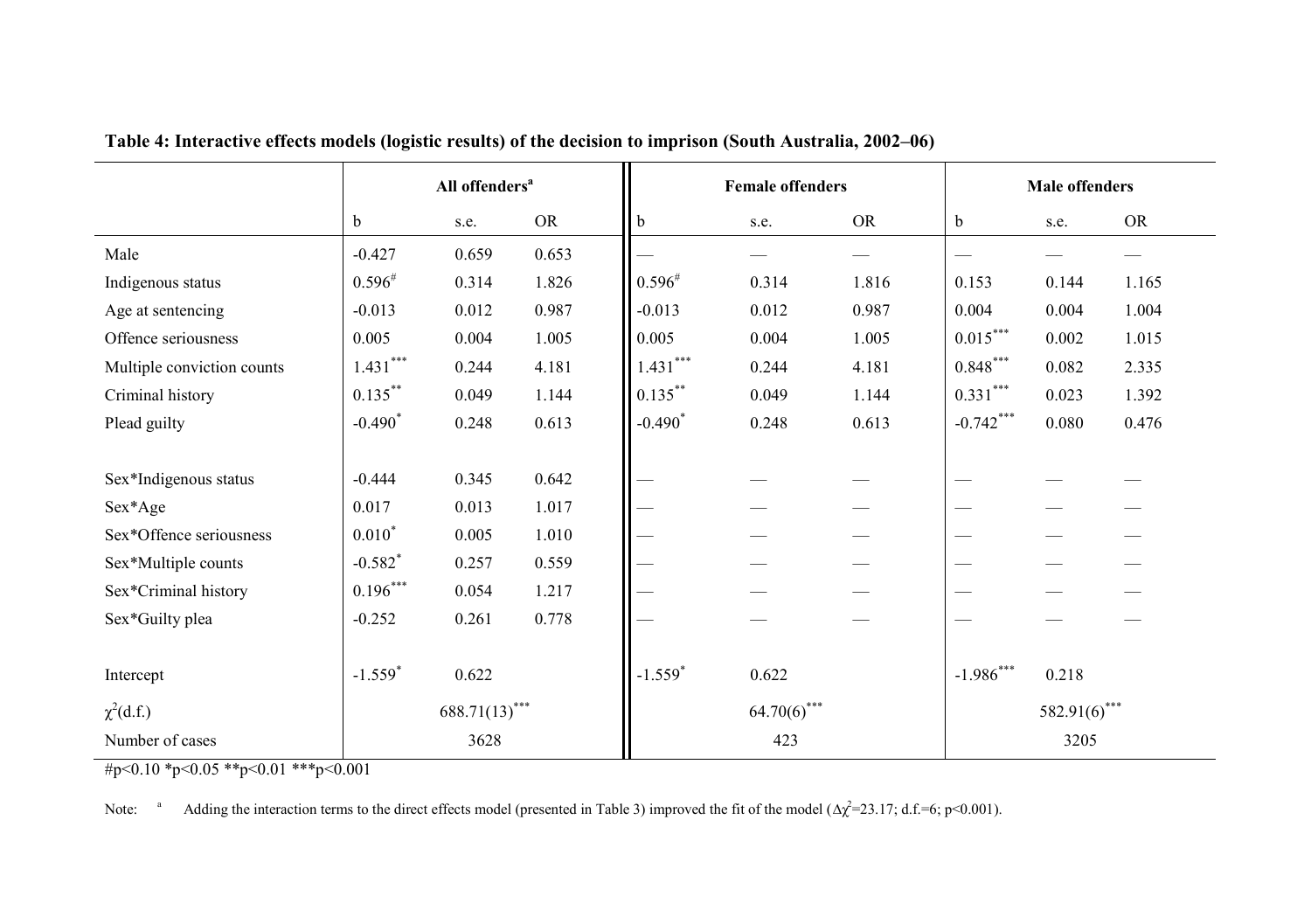### **Summary and discussion**

This research examined the *direct* and *interactive* effect of sex on sentencing in South Australia's District and Supreme Courts over a period of five years (2002–06). Consistent with official criminal justice data, women's offending behaviours tended to be less serious than men's, but even when these factors were controlled, women were sentenced more leniently than men. A direct relationship between sex and sentencing was found: when women and men appeared before South Australia's higher courts for comparable criminality (past and present), women were less likely to be imprisoned and, when sentenced to prison received shorter terms.

Possible explanations for the finding of a *direct* sex effect may rest on actual and/or perceived differences in social circumstances of men and women, as well as factors associated with the court process. As noted earlier, judges' sentencing decisions are known to be driven by a number of focal concerns including offender blameworthiness and risk (Johnson 2003; Steffensmeier, Ulmer and Kramer 1998). Research shows that personal histories of abuse and victimisation (both in childhood and adulthood) and poor physical and mental health (including substance abuse/misuse) may mitigate sentences, as they may change judicial assessments of the offender's level of culpability (White and Perrone 2005:155; see also Allen 1987; Jeffries 2002a, 2002b). Further, strong familial ties (including having the responsibility for the care of others) indicate increased levels of informal social control in an offender's life. The presence of high levels of informal social control reduces re-offending risks and may, therefore, lessen the need to impose formal control via sentencing (Daly 1987a, 1987b, 1989, 1994; Jeffries 2002a, 2002b; Jeffries, Fletcher and Newbold 2003; Kruttschnitt 1982, 1984; Kruttschnitt and Green 1984). The social cost of removing primary caregivers (usually mothers) from their families is also found to mitigate sentencing outcomes (Daly 1989; Jeffries, 2002a, 2002b).

Researchers in both North America and Australasia have found that women's sentencing is significantly impacted by victimisation experiences, health and familial circumstances. For example, in an analysis of judges sentencing remarks in New Zealand, Jeffries (2002b) found that compared with men, judicial perceptions of female offenders as familial nurturers and dependants, as pathological, and as victims of a plethora of traumatic life experiences could explain sentencing leniency. In the North America, Frazier, Bock and Henretta (1983:315) found that sex differences favouring women dissipated once pre-sentence report recommendations were added to the analysis. Further investigation showed imprisonment recommendations were less likely for women because strained familial relationships (including abuse) and/or mental health problems were seen to explain their offending. In Western Australia, Wilkie's (1993) analyses of pre-sentence reports found that in contrast to men, women convicted of violent or drug offences were more likely to be mentally pathologised (eg mental health problems). This resulted in less punitive and more rehabilitative sentencing recommendations being made for women. These pre-sentence recommendations were generally followed and suggest possible reasons for sex-based sentencing disparity.

For instance, Daly's (1987b:167) statistical analyses of pre-trial release decisions, sentencing and dismissals, found that 'net of case severity, charge severity, the type of offence charged, prior record, and other defendant characteristics, male and female defendants are treated differently on the basis of their ties to and responsibilities for others'. Men and women with strong familial ties and child care responsibilities were sentenced less severely than non-familied defendants. As these responsibilities are generally differentially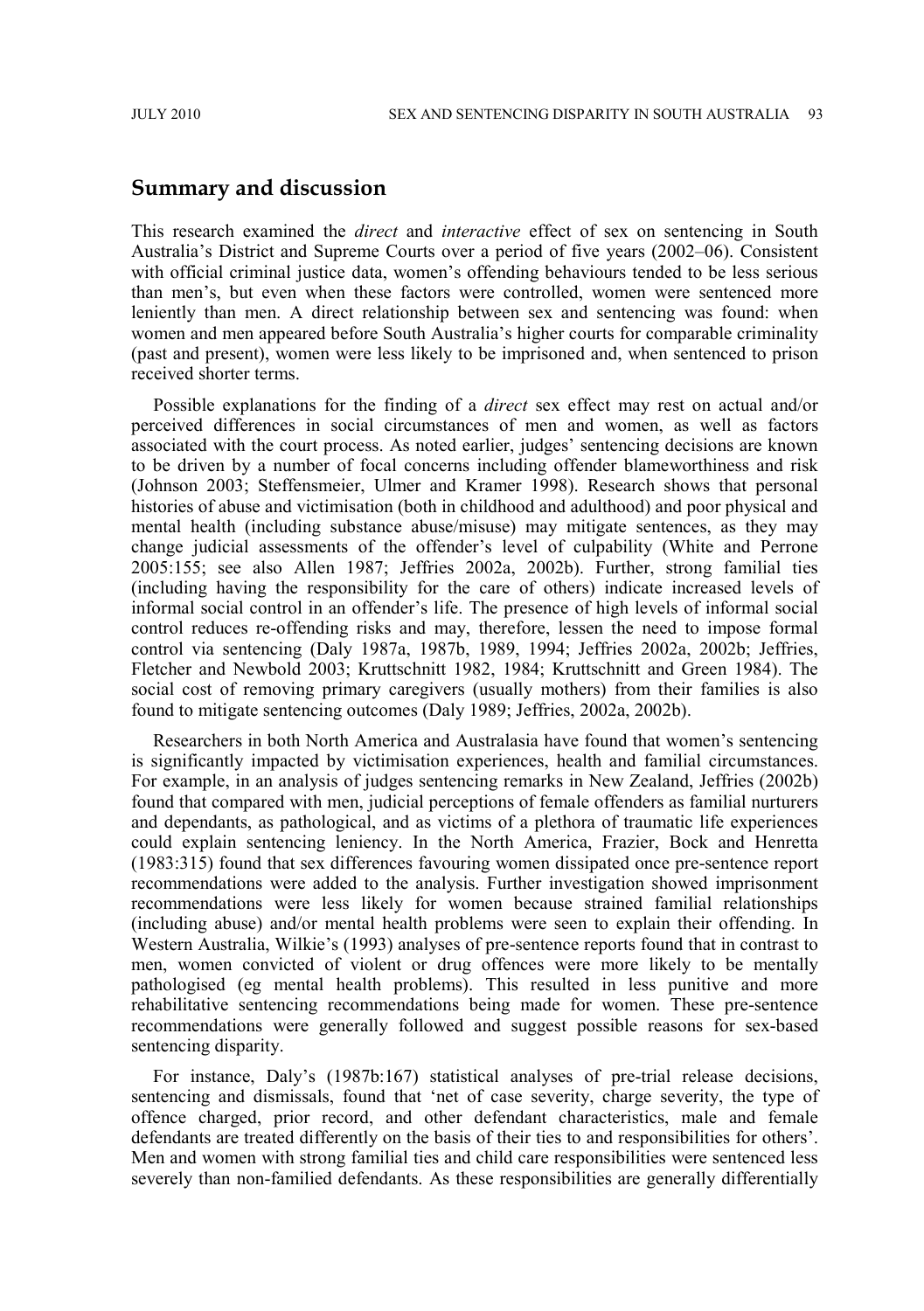distributed, female offenders are more likely to experience mitigation of sentencing outcomes for their family circumstances.

Although current and past offender behaviours are two of the most significant legal variables known to influence sentencing outcomes, there are also other court processing factors that have been found to impact sentencing, such as remand status. Refusal by police and previous judicial actors to release offenders back into the community may influence judges' perceptions of risk (Jeffries, Fletcher and Newbold 2003). Prior studies show that there is a direct relationship between sex and remand status, with women being less likely than men to receive custodial remand outcomes. For example, in their New Zealand sentencing research, Jeffries, Fletcher and Newbold (2003:348) found that sex differences in remand outcomes provided some of the explanation for why women were sentenced less harshly than men:

Although similar factors (e.g. seriousness of criminal history) influence [both remand and sentencing], the evidence here shows that sex-based decision making earlier in the process [ie remand] makes a unique contribution to sex-based outcomes later on [ie sentencing].

In the current study, it is therefore possible that if there was a control for remand outcomes, the direct relationship between sex and sentencing may have dissipated.

In addition to a direct effect of sex, this analysis found that sex *interacted* with other offender and case characteristics, at least for the decision to imprison. That is, past and current criminal behaviour, as well as the entry of a guilty plea, were differentially weighted by sex. As was the case with the finding of a direct sex effect on sentencing, explanations for these interaction effects may relate to gendered social variables that were not measured in the current study. For example, criminal history was found to be more detrimental for men's sentencing outcomes. It is possible that women's criminal histories may be downplayed at sentencing when they present with a plethora of negative life experiences, as well as strong familial ties including primary child care responsibilities.

Judicial assessments of case factors (such as guilty pleas) may also be affected by cultural expectations around gender and behaviour. Prior research has found that women's treatment within the criminal justice system may depend on the degree to which their behaviour (both criminal and non-criminal) can be reconciled within dominant gender discourses (Farrington and Morris 1983; Nagel 1981; Nagel, Cardascia and Ross 1982; Worrall 1990). Thinking of others is a characteristic of 'ideal' femininity. Guilty pleas provide an indication of remorse and as such concern with regard to the impact of one's behaviour on others (White and Perrone 2005:155). A plea of guilty may be more beneficial to women than men because there is a higher expectation that women will show remorse.

In contrast, being convicted of multiple conviction counts may pose more of a challenge to femininity than a one-off offending incident. Multiple counts suggest sustained, and thus more serious, offending behaviour. Crime is symbolically masculine and when women offend, sentencing research shows that attempts are made to reconcile their criminality with the dominant bounds of femininity (Jeffries 2002b). The more serious the offence committed by a woman, the more difficult it is for this reconciliation to occur because perceptually the more masculine her behaviour has become. Women tend to appear in court for less serious offences with fewer counts — women who are convicted of multiple counts may, therefore, be judged as more dangerous and less reformable, than men in similar circumstances because they have flouted both the criminal law and exceeded the bounds of gender appropriate behaviour (Bishop and Frazier 1984:386).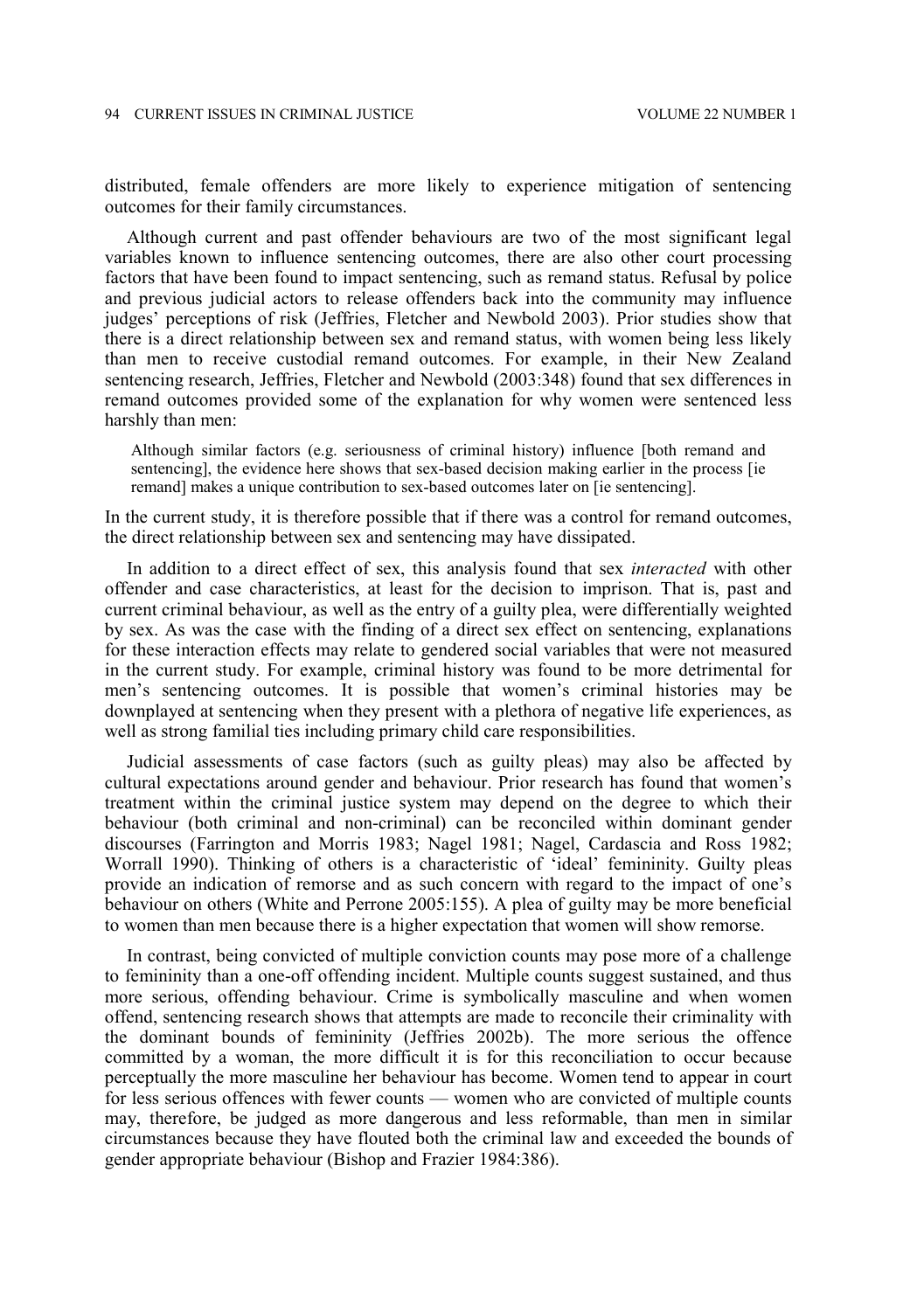## **Directions for future research**

Both the direct and interaction sex effects found in the current sentencing research may, therefore, come down to the differing social circumstances and expectations that men and women bring to the courtroom. However, whether or not this is the case is beyond the scope of this research methodology, because this information was not available in OCSAR's court database. The explanations put forward above are speculative and require further work.

First, it is imperative that future quantitative research seeking to explore the relationships between sex and sentencing (both direct and interactive) should include social history measures (eg victimisation, health, child-care responsibilities etc). This would help to determine what if any role these factors play in male versus female sentencing.

Second, qualitative methods may need to be utilised alongside quantitative techniques. Quantitative research focuses primarily on exploring whether or not disparities in sentencing outcomes exist. Little is known about how judges in Australia perceive female offenders and their histories, and how they interpret the circumstances of women in rationalising their sentencing decisions (see Daly 1994:264–5). Qualitative analyses might include discourse analyses of judges' sentencing remarks and interviews with judges concerning their sentencing philosophies and practices.

## **References**

Allen H (1987) *Justice Unbalanced: Gender, Psychiatry and Judicial Decisions* Open University Press Philadelphia

Australian Bureau of Statistics (1997) *Australian Standard Offence Classification (ASOC), 1997* cat no 1234.0 ABS Canberra

Australian Bureau of Statistics (2009a) *Criminal Courts, Australia, 2008-09* cat no 4513.0 ABS Canberra

Australian Bureau of Statistics (2009b) *Prisoners in Australia, 2009* cat no 4517.0 ABS Canberra

Australian Institute of Criminology (2009) *Australian crime: Facts and figures* AIC Canberra

Bishop DM and Frazier CE (1984) 'The Effects of Gender on Charge Reduction' *Sociological Quarterly* vol 25 no 3 pp 385–96

Bushway S, Johnson BD and Slocum LA (2007) 'Is the Magic Still There? The Use of the Heckman Two-Step Correction for Selection Bias in Criminology' *Journal of Quantitative Criminology* vol 23 no 2 pp 151–78

Daly K (1987a) 'Structure and Practice of Familial-Based Justice in a Criminal Court' *Law & Society Review* vol 21 no 2 pp 267–90

Daly K (1987b) 'Discrimination in the Criminal Courts: Family, Gender, and the Problem of Equal Treatment' *Social Forces* vol 66 no 1 pp 152–75

Daly K (1989) 'Neither Conflict Nor Labeling Nor Paternalism Will Suffice: Intersections of Race, Ethnicity, Gender, and Family in Criminal Court Decisions' *Crime and Delinquency* vol 35 no 1 pp 136–68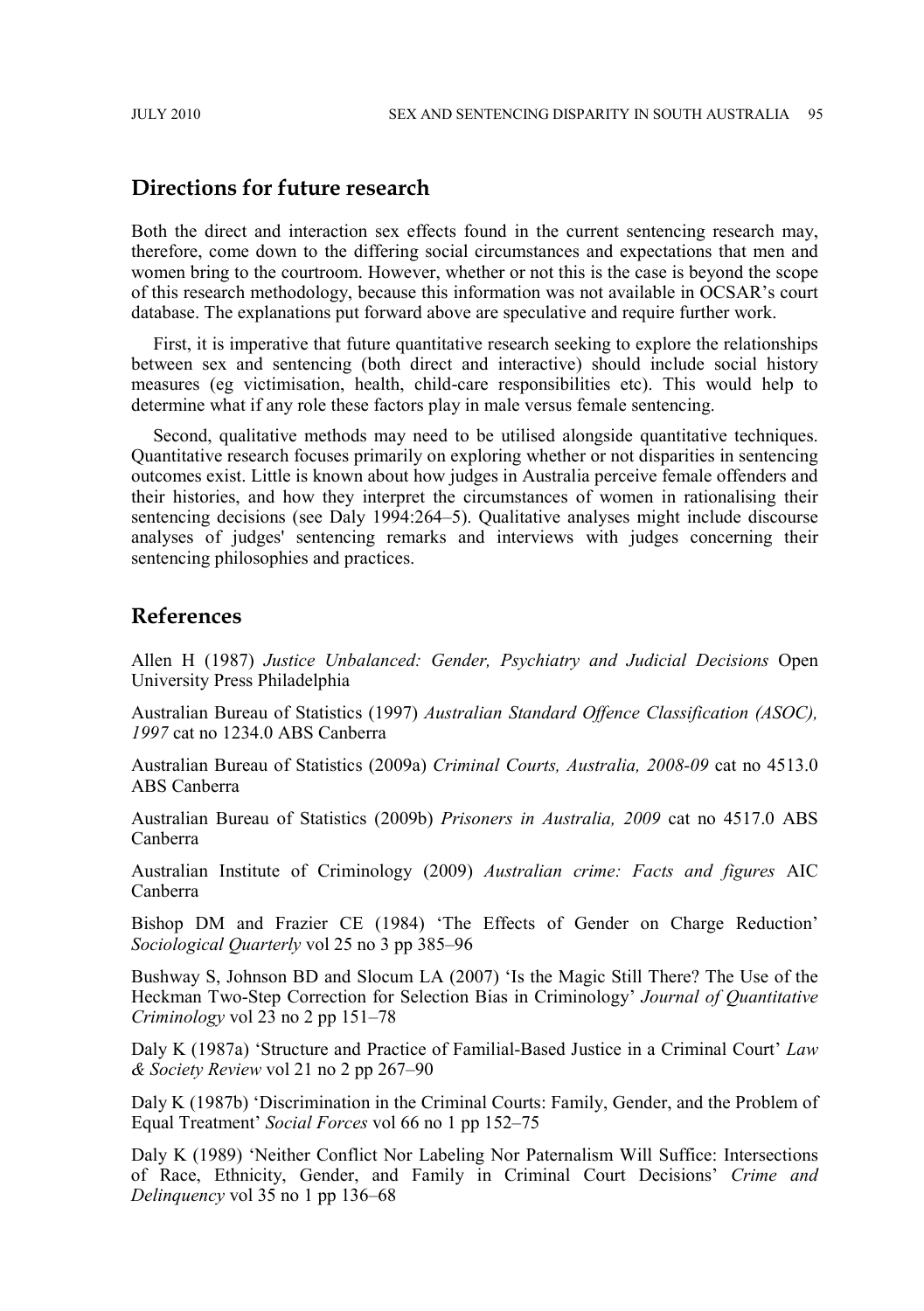Daly K (1994) *Gender, Crime and Punishment* Yale University Press New Haven

Daly K and Bordt RL (1995) 'Sex Effects and Sentencing: An Analysis of the Statistical Literature' *Justice Quarterly* vol 12 no 1 pp 142–75

Douglas R (1987) 'Is Chivalry Dead? Gender and Sentence in the Victorian Magistrates' Courts' *Australian and New Zealand Journal of Sociology* vol 23 no 3 pp 343–57

Farrington DP and Morris AM (1983) 'Sex, sentencing and reconviction' *British Journal of Criminology* vol 23 no 3 pp 229–48

Frazier CE, Bock W and Henretta JC (1983) 'The Role of Probation Officers in Determining Gender Differences in Sentencing Severity' *Sociological Quarterly* vol 24 no 2 pp 305–18

Jeffries S (2002a) 'Does Gender Really Matter? Criminal Court Decision Making in New Zealand' *New Zealand Sociology* vol 17 no 1 pp 135–49

Jeffries S (2002b) 'Just or Unjust? Problematising The Gendered Nature of Criminal Justice' *Women's Studies Journal* vol 18 no 1 pp 24–41

Jeffries S (2004) 'Newsmaking Criminology or Infotainment Criminology? A Decontextualised, Fragmented and Misconstrued Critique' *Australian and New Zealand Journal of Criminology* vol 37 no 2 pp 286–95

Jeffries S and Bond C (2009) 'Does Indigeneity Matter? Sentencing Indigenous Offenders in South Australia's Higher Courts' *Australian and New Zealand Journal of Criminology* vol 42 no 1 pp 47–71

Jeffries S, Fletcher G and Newbold G (2003) 'Pathways to Sex-Based Differentiation in Criminal Court Sentencing' *Criminology* vol 41 no 2 pp 329–53

Johnson BD (2003) 'Racial and Ethnic Disparities in Sentencing Departures Across Modes of Conviction' *Criminology* vol 41 no 2 pp 449–89

Kruttschnitt C (1982) 'Women, Crime, and Dependency: An Application of the Theory of Law' *Criminology* vol 19 no 4 pp 495–513

Kruttschnitt C (1984) 'Sex and Criminal Court Dispositions: The Unresolved Controversy' *Journal of Research in Crime and Delinquency* vol 21 no 3 pp 213–32

Kruttschnitt C and Green DE (1984) 'The Sex-Sanctioning Issue: Is it History?' *American Sociological Review* vol 49 no 4 pp 541–51

Lawrence JA and Homel R (1992) 'Sentencer and Offender Factors as Sources of Discrimination in Magistrates' Penalties for Drinking Drivers' *Social Justice Research* vol 5 no 4 pp 385–413

Mitchell O (2005) 'A Meta-Analysis of Race and Sentencing Research: Explaining the Inconsistencies' *Journal of Quantitative Criminology* vol 21 no 4 pp 439–66

Nagel I (1981) 'Gender Differences in the Processing of Criminal Defendants' in Morris A and Gelsthorpe L (eds) *Women and Crime* Cropwood Conference Series No 13 University of Cambridge Institute of Criminology Cambridge

Nagel I, Cardascia J and Ross CE (1982) 'Sex Differences in the Processing of Criminal Defendants' in Weisberg DK (ed) *Women and the Law: The Social Historical Perspective* Schenkman Books Cambridge